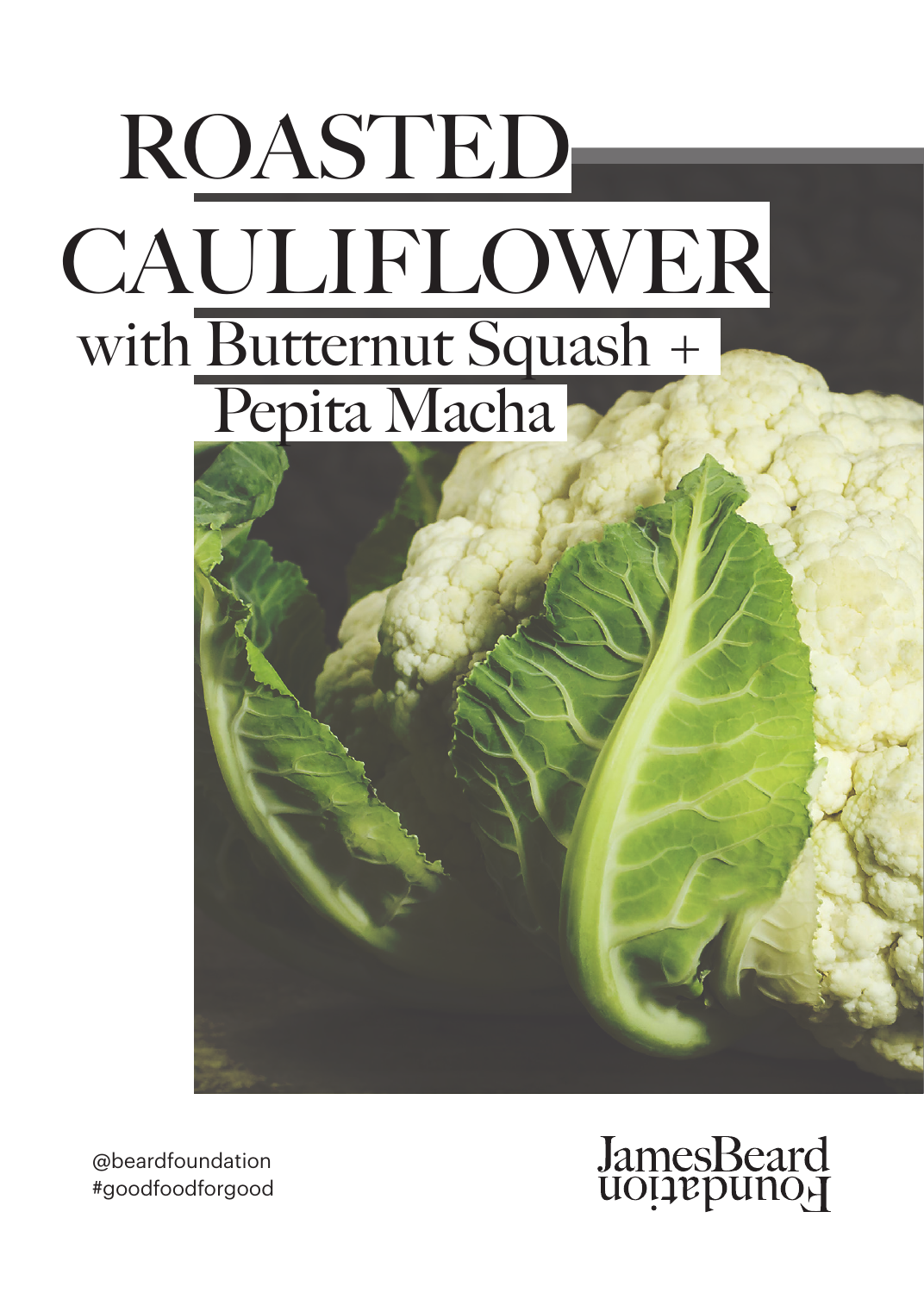#### **WHAT YOU'LL NEED**

Cutting Board

Chef's Knife

Vegetable Peeler

Microplane or Grater

Medium Mixing Bowls (2)

Whisk of Fork

Measuring spoons

Baking Sheets (2)

Aluminum Foil or Parchment Paper

Medium sauté Pan

Blender

Food Processor

Rubber Spatula

Serving Plates

Serving Spoons

Your appetite!

## **Butternut Serves Two Squash Purée**

#### **INGREDIENTS**

½ lb. Butternut Squash, ideally the other half of your salad squash, cut crosswise, seeds removed, and skin left intact 2 cloves Garlic, roughly chopped and toasted 2 tbsp Extra Virgin Olive Oil 1 Lemon, zested and juiced

Salt, to taste

### **METHOD**

1. Heat oven to 350°F.

2. Score squash crosswise and season with EVOO, salt, and pepper. Place on a lined sheet pan or roasting rack and bake for about 35 minutes, or until golden brown and soft throughout.

3. Scoop the flesh of the squash into the bowl of a food processor. Add toasted garlic, EVOO, salt, lemon juice and lemon zest.

4. Blend until smooth. Adjust seasoning to taste.

### Pepita Macha

### **INGREDIENTS**

1 oz Dried Chipotle Chilis, stem and seeds removed

10 oz Extra Virgin Olive Oil

2 Garlic cloves

⅓ cup Butternut squash seeds, toasted, set aside 2 tbsp for garnish

1 tbsp Sesame seeds

Salt, to taste

1 tbsp Brown sugar

1½ tbsp Champagne Vinegar

#### **METHOD**

1. Heat a medium sauté pan over medium heat and add the oil. When the oil is hot but not smoking, add garlic cloves. Fry while stirring for about one minute, until they begin to brown. Add the chilis, pepitas, and sesame seeds, continue browning for about two minutes more. Remove from heat. Carefully transfer the contents to the jar of the blender/food processor and allow to cool or about 10 minutes.

2. Add the salt, sugar, and vinegar. Process until smooth, starting on low and building up to a high speed. Pour into a container and allow to cool before using.

### **Cauliflower**

#### **INGREDIENTS**

1 lb. Cauliflower, quartered, stems and leaves removed

2 Garlic cloves, grated or finely chopped

2 tsp Smoked Paprika

2 oz Canola oil

Salt, to taste

Freshly ground black pepper, to taste

Butternut squash seeds, to garnish

1 Lime, zest and juice

#### **METHOD**

1. Heat oven to 350°F

2. Combine oil, garlic, and smoked paprika. Season cauliflower quarters evenly with oil mixture, salt, and pepper. Place on a lined sheet tray and roast until golden brown and tender throughout (about 20-25 minutes).

3. Serve cauliflower over butternut squash puree with pepita macha, toasted pepitas, and baby mustard greens. Season with lime juice, lime zest, and salt to taste.